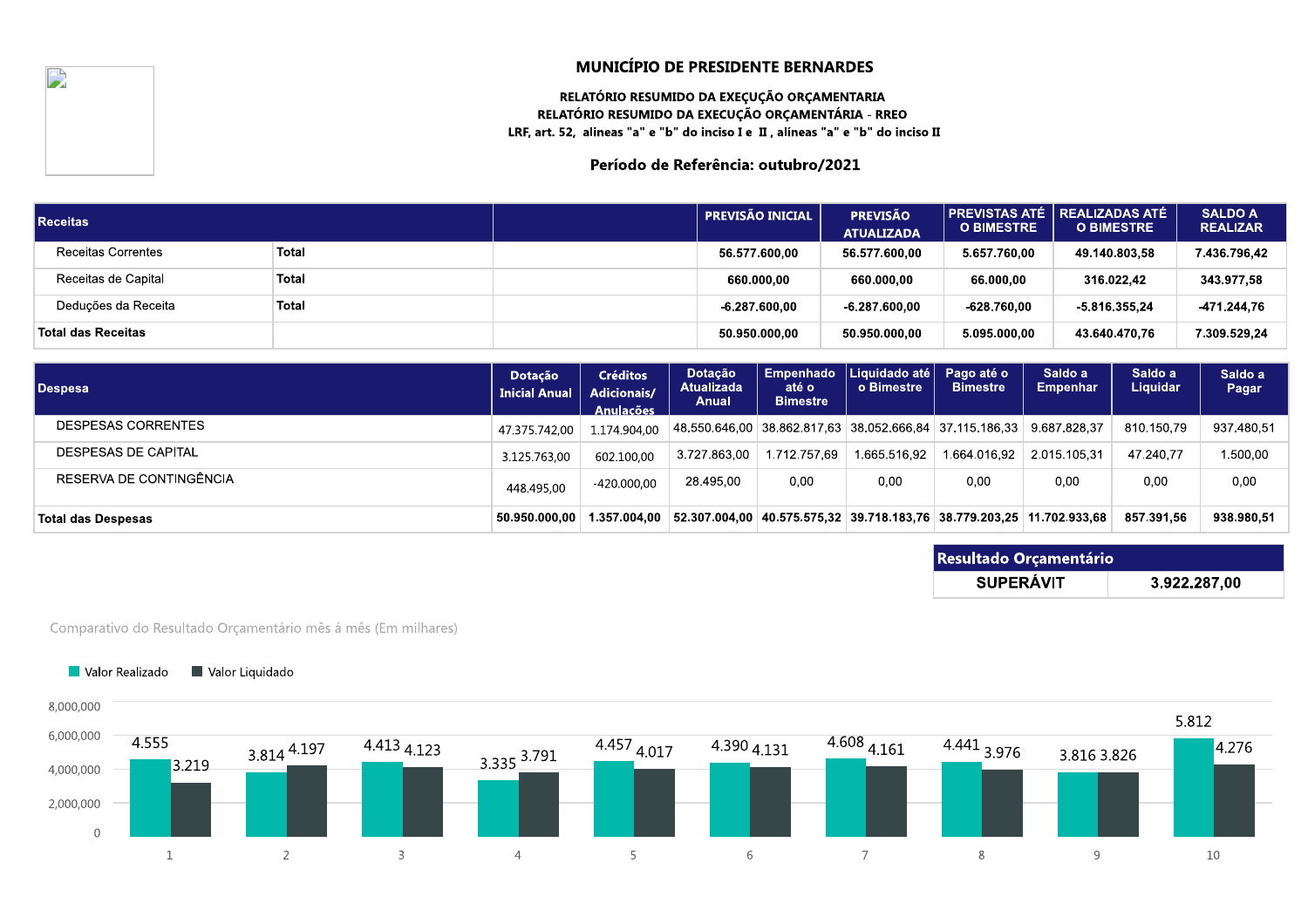# RELATÓRIO RESUMIDO DA EXEÇUÇÃO ORÇAMENTARIA DEMONSTRATIVO DAS DESPESAS POR FUNÇÃO E SUBFUNÇÃO

LRF, ART. 52, INCISO II, ALÍNEA "C"

#### Período de: outubro/2021

| Função                         | Subfunção                                                       | Dotação<br><b>Inicial</b> | <b>Créditos</b><br><b>Adicionais /</b><br><b>Anulações</b> | <b>Dotação</b><br><b>Atualizada</b> | <b>Despesas</b><br><b>Empenhadas</b> | Saldo á<br><b>Empenhar</b> | <b>Despesa</b><br>Liquidada | Saldo á<br>Liquidar |
|--------------------------------|-----------------------------------------------------------------|---------------------------|------------------------------------------------------------|-------------------------------------|--------------------------------------|----------------------------|-----------------------------|---------------------|
| 1-LEGISLATIVA                  | 31-AÇÃO<br><b>LEGISLATIVA</b>                                   | 2.087.505,00              | 0,00                                                       | 2.087.505,00                        | 1.410.337,51                         | 677.167,49                 | 1.402.778,01                | 7.559,50            |
|                                | Total                                                           | 2.087.505,00              | 0,00                                                       | 2.087.505,00                        | 1.410.337,51                         | 677.167,49                 | 1.402.778,01                | 7.559,50            |
|                                | $121 -$<br>PLANEJAMENTO E                                       | 2.669.000,00              | $-101.280,00$                                              | 2.567.720,00                        | 1.970.351,40                         | 597.368,60                 | 1.954.816,95                | 15.534,45           |
|                                | ORÇAMENTO<br>122-<br>ADMINISTRAÇÃO                              | 2.361.000,00              | -136.700,00                                                | 2.224.300,00                        | 1.731.843,26                         | 492.456,74                 | 1.716.382,00                | 15.461,26           |
| 4-ADMINISTRAÇÃO                | SERAL<br>123<br>ADMINISTRAÇÃO                                   | 330.000,00                | 15.600,00                                                  | 345.600,00                          | 331.080,72                           | 14.519.28                  | 331.003,22                  | 77,50               |
|                                | FINANCEIRA<br>129-<br>ADMINISTRAÇÃO<br><b>DE RECEITAS</b>       | 322.000,00                | $-19.000,00$                                               | 303.000,00                          | 165.330,69                           | 137.669,31                 | 159.773,19                  | 5.557,50            |
|                                | Total                                                           | 5.682.000,00              | $-241.380,00$                                              | 5.440.620,00                        | 4.198.606,07                         | 1.242.013,93               | 4.161.975,36                | 36.630,71           |
|                                | $122 -$<br>ADMINISTRAÇÃO                                        | 107.000.00                | $-28.500,00$                                               | 78.500.00                           | 64.041,96                            | 14.458,04                  | 63.579,96                   | 462,00              |
|                                | GERAL<br>241-ASSISTÊNCIA<br>AO IDOSO                            | 298.000,00                | 95.000,00                                                  | 393.000,00                          | 327.928,43                           | 65.071,57                  | 284.051,39                  | 43.877,04           |
| 8-ASSISTÊNCIA<br><b>SOCIAL</b> | 243-ASSISTÊNCIA À<br><b>CRIANCA E AO</b><br><b>ADOSLESCENTE</b> | 689.000.00                | 129.750,00                                                 | 818.750,00                          | 620.116,53                           | 198.633,47                 | 588.095,84                  | 32.020,69           |
|                                | 244-ASSISTÊNCIA<br><b>COMUNITÁRIA</b>                           | 1.902.000,00              | 269.004,00                                                 | 2.171.004,00                        | 1.578.470.86                         | 592.533,14                 | 1.513.765,26                | 64.705,60           |
|                                | <b>Total</b>                                                    | 2.996.000,00              | 465.254,00                                                 | 3.461.254,00                        | 2.590.557,78                         | 870.696,22                 | 2.449.492,45                | 141.065,33          |
| 9-PREVIDÊNCIA<br><b>SOCIAL</b> | 271-PREVIDÊNCIA<br><b>BÁSICA</b>                                | 2.088.000,00              | 0,00                                                       | 2.088.000,00                        | 1.658.314.49                         | 429.685,51                 | 1.658.314.49                | 0,00                |
|                                | Total                                                           | 2.088.000,00              | 0,00                                                       | 2.088.000,00                        | 1.658.314,49                         | 429.685,51                 | 1.658.314,49                | 0,00                |
|                                | 301-ATENÇÃO<br><b>BÁSICA</b>                                    | 12.802.000,00             | 2.465.470,00                                               | 15.267.470,00                       | 12.986.856,81                        | 2.280.613,19               | 12.598.718,29               | 388.138,52          |
| 10-SAÚDE                       | 304-VIGILÂNCIA<br>SANITÁRIA                                     | 168.000,00                | 15.000,00                                                  | 183.000,00                          | 85.541,47                            | 97.458,53                  | 85.181,47                   | 360,00              |
|                                | 305-VIGILÂNCIA<br><b>EPIDEMIOLÓGICA</b>                         | 323.000.00                | 7.000.00                                                   | 330.000,00                          | 193.651,43                           | 136.348,57                 | 193.417,45                  | 233,98              |
|                                | <b>Total</b>                                                    | 13.293.000,00             | 2.487.470,00                                               |                                     | 15.780.470.00 13.266.049.71          | 2.514.420,29               | 12.877.317.21               | 388.732,50          |
|                                | 306-ALIMENTAÇÃO<br>E NUTRIÇÃO                                   | 365.000,00                | $-70.000.00$                                               | 295.000.00                          | 172.870,48                           | 122.129,52                 | 143.775,34                  | 29.095,14           |
|                                | 361-ENSINO<br><b>FUNDAMENTAL</b>                                | 9.697.000,00              | -796.300,00                                                | 8.900.700,00                        | 7.486.989,08                         | 1.413.710,92               | 7.369.390,53                | 117.598,55          |
|                                | 362-ENSINO MÉDIO                                                | 61.000,00                 | 3.000,00                                                   | 64.000,00                           | 61.781,54                            | 2.218,46                   | 61.781.54                   | 0,00                |
| 12-EDUCAÇÃO                    | 363-ENSINO<br>PROFISSIONAL                                      | 23.000,00                 | 0,00                                                       | 23.000,00                           | 5.907,20                             | 17.092,80                  | 5.907,20                    | 0,00                |
|                                | 365-EDUCAÇÃO<br><b>INFANTIL</b>                                 | 3.860.000.00              | $-1.115.100,00$                                            | 2.744.900,00                        | 2.161.793,18                         | 583.106.82                 | 2.161.793,18                | 0,00                |
|                                | 367-EDUCAÇÃO<br><b>ESPECIAL</b>                                 | 162.000,00                | 26.000,00                                                  | 188.000,00                          | 187.637,20                           | 362,80                     | 187.637,20                  | 0,00                |
|                                | <b>Total</b>                                                    | 14.168.000,00             | $-1.952.400,00$                                            | 12.215.600,00                       | 10.076.978,68                        | 2.138.621,32               | 9.930.284,99                | 146.693,69          |
| 13-CULTURA                     | 392-DIFUSÃO<br><b>CULTURAL</b>                                  | 403.000,00                | $-87.000,00$                                               | 316.000,00                          | 160.643,42                           | 155.356,58                 | 158.949,42                  | 1.694,00            |
|                                | <b>Total</b>                                                    | 403.000,00                | $-87.000,00$                                               | 316.000,00                          | 160.643,42                           | 155.356,58                 | 158.949,42                  | 1.694,00            |
| 15-URBANISMO                   | 451-INFRA-<br><b>ESTRUTURA</b><br><b>URBANA</b>                 | 1.203.000,00              | 617.200,00                                                 | 1.820.200,00                        | 967.300,21                           | 852.899,79                 | 932.644,94                  | 34.655,27           |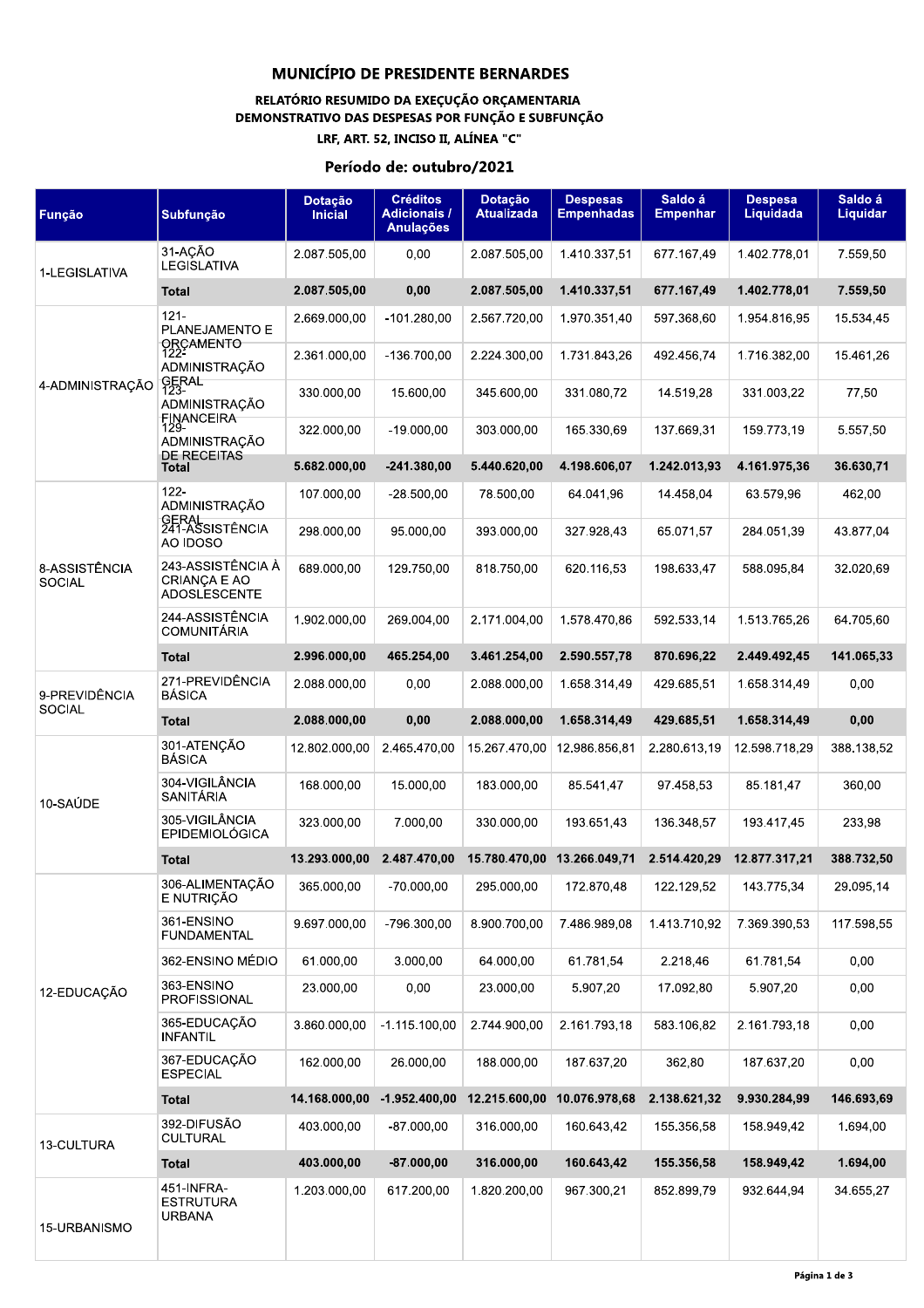#### RELATÓRIO RESUMIDO DA EXEÇUÇÃO ORÇAMENTARIA DEMONSTRATIVO DAS DESPESAS POR FUNÇÃO E SUBFUNÇÃO LRF, ART. 52, INCISO II, ALÍNEA "C"

#### Período de: outubro/2021

| <b>Total</b>                 | <b>Total</b>                                  | 50.950.000.00 | 1.357.004.00  | 52.307.004.00 | 40.575.575.32 | 11.731.428.68 | 39.718.183.76 | 857.391.56 |
|------------------------------|-----------------------------------------------|---------------|---------------|---------------|---------------|---------------|---------------|------------|
|                              | <b>Total</b>                                  | 448.495.00    | $-420.000.00$ | 28.495.00     | 0,00          | 28.495,00     | 0,00          | 0,00       |
| 99-RESERVA DE<br>CONTIGÊNCIA | 999-RESERVA DE<br>CONTIGÊNCIA<br><b>GERAL</b> | 448.495.00    | $-420.000.00$ | 28.495.00     | 0.00          | 28.495.00     | 0.00          | 0.00       |
| <b>ESPECIAIS</b>             | <b>Total</b>                                  | 1.086.000.00  | 3.000,00      | 1.089.000.00  | 935.445.76    | 153.554.24    | 935.445.76    | 0,00       |
| 28-ENCARGOS                  | 843-SERVICO DA<br>DÍVIDA INTERNA              | 1.086.000.00  | 3.000.00      | 1.089.000.00  | 935.445,76    | 153.554,24    | 935.445,76    | 0,00       |
| LAZER                        | <b>Total</b>                                  | 328.000.00    | $-31.000,00$  | 297.000,00    | 167.865,68    | 129.134,32    | 155.434,68    | 12.431,00  |
| 27-DESPORTO E                | 812-DESPORTO<br><b>COMUNITÁRIO</b>            | 328.000.00    | $-31.000.00$  | 297.000.00    | 167.865.68    | 129.134.32    | 155.434.68    | 12.431.00  |
|                              | <b>Total</b>                                  | 1.160.000.00  | $-91.000.00$  | 1.069.000.00  | 707.872.37    | 361.127,63    | 698.882.64    | 8.989,73   |
| 26-TRANSPORTE                | 782-TRANSPORTE<br><b>RODOVIÁRIO</b>           | 1.160.000.00  | $-91.000,00$  | 1.069.000,00  | 707.872,37    | 361.127,63    | 698.882,64    | 8.989,73   |
|                              | <b>Total</b>                                  | 737.000.00    | $-57.500.00$  | 679.500.00    | 412.099.49    | 267.400.51    | 408.124.30    | 3.975,19   |
|                              | 606-EXTENSÃO<br><b>RURAL</b>                  | 289.000.00    | $-67.500.00$  | 221.500,00    | 122.608.49    | 98.891.51     | 122.608.49    | 0.00       |
| 20-AGRICULTURA               | 605-<br><b>ABASTECIMENTO</b>                  | 411.000.00    | 10.000.00     | 421.000.00    | 289.036.00    | 131.964.00    | 285.335.81    | 3.700.19   |
|                              | 301-ATENCÃO<br><b>BÁSICA</b>                  | 37.000,00     | 0,00          | 37.000,00     | 455,00        | 36.545,00     | 180,00        | 275,00     |
|                              | <b>Total</b>                                  | 905.000.00    | 302.600.00    | 1.207.600.00  | 644.044.30    | 563.555,70    | 633.392.65    | 10.651,65  |
| 17-SANEAMENTO                | 512-SANEAMENTO<br><b>BÁSICO URBANO</b>        | 905.000.00    | 302.600.00    | 1.207.600.00  | 644.044.30    | 563.555.70    | 633.392,65    | 10.651.65  |
| 15-URBANISMO                 | <b>Total</b>                                  | 5.568.000,00  | 978.960,00    | 6.546.960,00  | 4.346.760,06  | 2.200.199,94  | 4.247.791,80  | 98.968,26  |
|                              | 452-SERVICOS<br><b>URBNOS</b>                 | 4.365.000.00  | 361.760.00    | 4.726.760.00  | 3.379.459,85  | 1.347.300.15  | 3.315.146.86  | 64.312.99  |
|                              |                                               |               |               |               |               |               |               |            |

Maiores Valores Empenhado por Função (Em milhões)

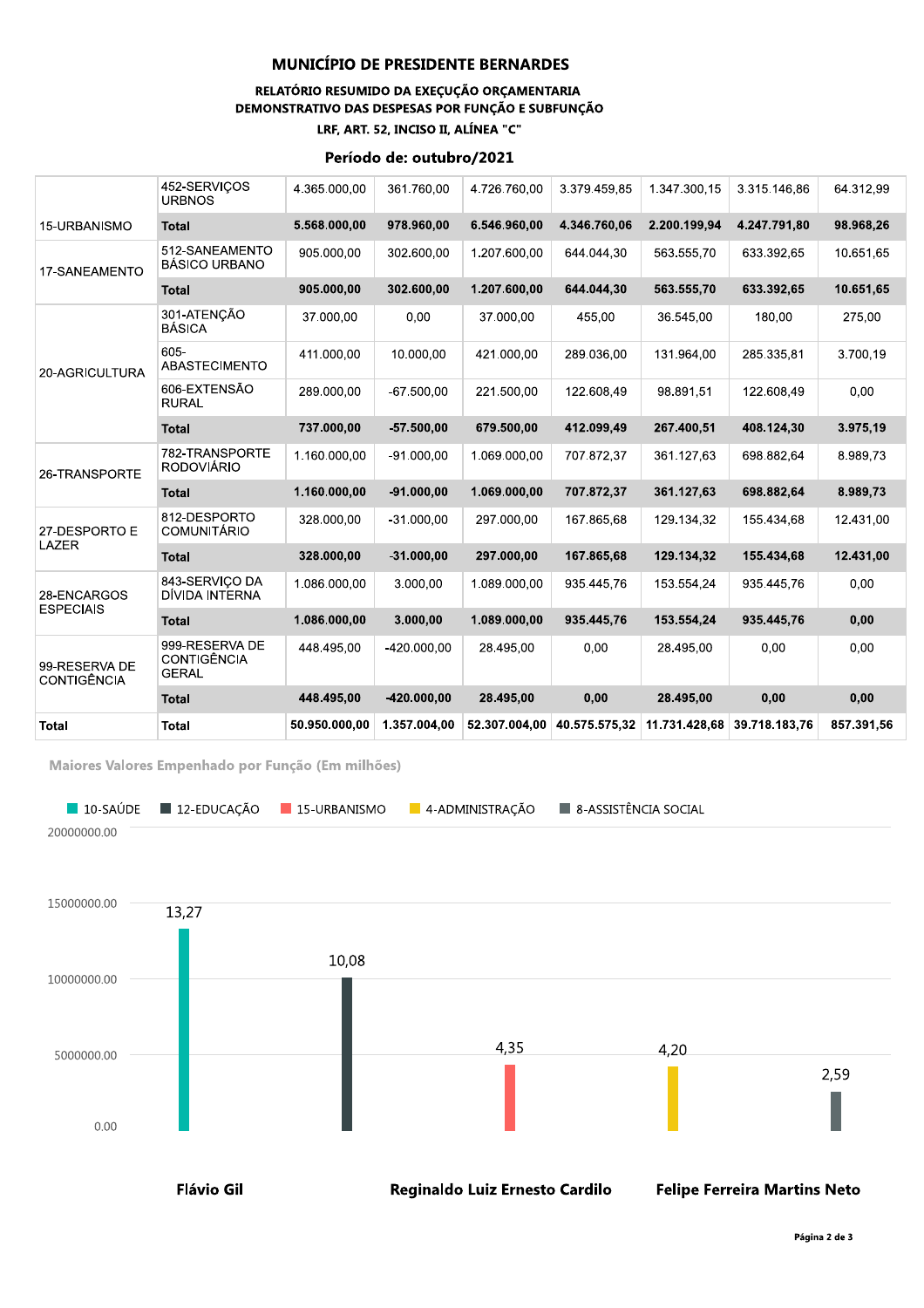## DEMONSTRATIVO DE APURAÇÃO. DA RECEITA CORRENTE LIQUIDA - R.C.L.

# EVOLUÇÃO DA RECEITA REALIZADA NOS ULTIMOS DOZE MESES

# PERIODO DE REFEREN<mark>(</mark>

|                              |                                                   |                     |                                          |                    |                        |                  | <b>MUNICIPIO DE PRESIDENTE BERNARDES</b>                       |                 |                                                     |                  |                  |                                           |                             |                                                                                                                                                      |
|------------------------------|---------------------------------------------------|---------------------|------------------------------------------|--------------------|------------------------|------------------|----------------------------------------------------------------|-----------------|-----------------------------------------------------|------------------|------------------|-------------------------------------------|-----------------------------|------------------------------------------------------------------------------------------------------------------------------------------------------|
|                              |                                                   |                     |                                          |                    |                        |                  | DEMONSTRATIVO DE APURAÇÃO DA RECEITA CORRENTE LÍQUIDA - R.C.L. |                 |                                                     |                  |                  |                                           |                             |                                                                                                                                                      |
|                              |                                                   |                     |                                          |                    |                        |                  | EVOLUÇÃO DA RECEITA REALIZADA NOS ÚLTIMOS DOZE MESES           |                 |                                                     |                  |                  |                                           |                             |                                                                                                                                                      |
|                              |                                                   |                     |                                          |                    |                        |                  | PERÍODO DE REFERÊNCIA: (MÊS ATUAL = 10-2021)                   |                 |                                                     |                  |                  |                                           |                             |                                                                                                                                                      |
| <b>Receita</b>               |                                                   | novembro<br>de 2020 | dezembro<br>de 2020                      | janeiro de<br>2021 | fevereiro de  <br>2021 | março de<br>2021 | abril de<br>2021                                               | maio de<br>2021 | junho de<br>2021                                    | julho de<br>2021 | 2021             | agosto de Seetembro de outubro de<br>2021 | 2021                        | <b>Total</b>                                                                                                                                         |
| Receitas<br><b>Correntes</b> | <b>Total</b>                                      | 4.112.775,47        | 6.089.822,25                             | 5.242.710,98       | 4.231.056,80           | 5.068.494,56     | 3.790.437,44                                                   | 4.984.307,68    | 5.003.179,34                                        | 5.097.195,43     | 4.900.823,81     | 4.292.993,32                              | 6.369.527,47                | 59.183.324,55                                                                                                                                        |
|                              | Impostos, Taxas<br>e Contribuições<br>de Melhoria | 556.610,25          | 1.104.064,16                             | 478.167,90         | 374.572,01             | 342.144,29       | 554.563,90                                                     | 869.990,29      | 1.189.872,94                                        | 1.008.793,13     | 526.729,92       | 634.705,07                                | 1.664.074,21                | 9.304.288,07                                                                                                                                         |
|                              | Contribuições                                     | 55.697,29           | 53.539,72                                | 55.511,48          | 54.677,80              | 51.977,80        | 56.031,05                                                      | 55.854,39       | 55.380,77                                           | 51.268,34        | 53.995,70        | 57.582,88                                 | 57.344,72                   | 658.861,94                                                                                                                                           |
|                              | Receita<br>Patrimonial                            | 30.839,43           | 30.769,78                                | 152,10             | 76.450,34              | 28.856,83        | 29.259,10                                                      | 30.322,24       | 30.878,21                                           | 35.186,24        | 39.804,10        | 38.410,35                                 | 42.683,97                   | 413.612,69                                                                                                                                           |
|                              | Receita de<br>Serviços                            |                     |                                          | 0,00               |                        |                  |                                                                |                 |                                                     |                  |                  |                                           |                             | 0,00                                                                                                                                                 |
|                              | Transferências<br>Correntes                       | 3.467.377,41        | 4.900.625,76                             | 4.706.853,20       | 3.724.391,10           | 4.643.969,76     | 3.140.700,98                                                   | 4.023.800,40    | 3.711.220,88                                        | 3.997.821,39     | 4.274.850,12     | 3.558.639,70                              | 4.600.730,94                | 48.750.981,64                                                                                                                                        |
|                              | Outras Receitas<br>Correntes                      | 2.251,09            | 822,83                                   | 2.026,30           | 965,55                 | 1.545,88         | 9.882,41                                                       | 4.340,36        | 15.826,54                                           | 4.126,33         | 5.443,97         | 3.655,32                                  | 4.693,63                    | 55.580,21                                                                                                                                            |
| Deduções                     | <b>Total</b>                                      | 476.836,05          | -591.444,25                              | 725.631,85         | -558.399,49            | 655.368,05       | -455.911,95                                                    | $-527.573.26$   | -612.890,94                                         | -489.375,12      | -597.286,44      | 476.583,40                                | $-557.257,99$               | $-6.724.558,79$                                                                                                                                      |
|                              | Dedução de<br>Receita para<br>Formação do         | $-476.836,05$       | $-591.444,25$                            | $-725.631,85$      | -558.399,49            | $-655.368,05$    | $-455.911,95$                                                  | $-527.573,26$   | $-612.890,94$                                       | $-489.375,12$    | -597.286,44      | $-476.583,40$                             | -557.257,99                 | $-6.724.558,79$                                                                                                                                      |
| <b>RCL Total</b>             |                                                   | 3.635.939,42        | 5.498.378,00                             | 4.517.079,13       | 3.672.657,31           | 4.413.126.51     | 3.334.525,49                                                   | 4.456.734,42    | 4.390.288,40                                        | 4.607.820,31     | $ $ 4.303.537,37 |                                           | 3.816.409,92 5.812.269,48   | 52.458.765,76                                                                                                                                        |
|                              | <b>RCL Ajustada Endividamento</b>                 |                     | $3.635.939.42$ 5.498.378.00              | $ $ 4.517.079,13   | 3.672.657,31           |                  | 4.413.126,51 3.334.525,49                                      |                 | 4.456.734,42 4.390.288,40 4.607.820,31 4.303.537,37 |                  |                  |                                           | $3.816.409.92$ 5.812.269.48 | 52.458.765,76                                                                                                                                        |
| <b>RCL Ajustada Pessoal</b>  |                                                   |                     | $3.635.939.42$ 5.498.378.00 4.517.079.13 |                    |                        |                  |                                                                |                 |                                                     |                  |                  |                                           |                             | 3.672.657,31   4.413.126,51   3.334.525,49   4.456.734,42   4.390.288,40   4.607.820,31   4.303.537,37   3.816.409,92   5.812.269,48   52.458.765.76 |
|                              |                                                   |                     |                                          |                    |                        |                  |                                                                |                 |                                                     |                  |                  |                                           |                             |                                                                                                                                                      |

Valor Receita Corrente Líquida (Em Milhares)

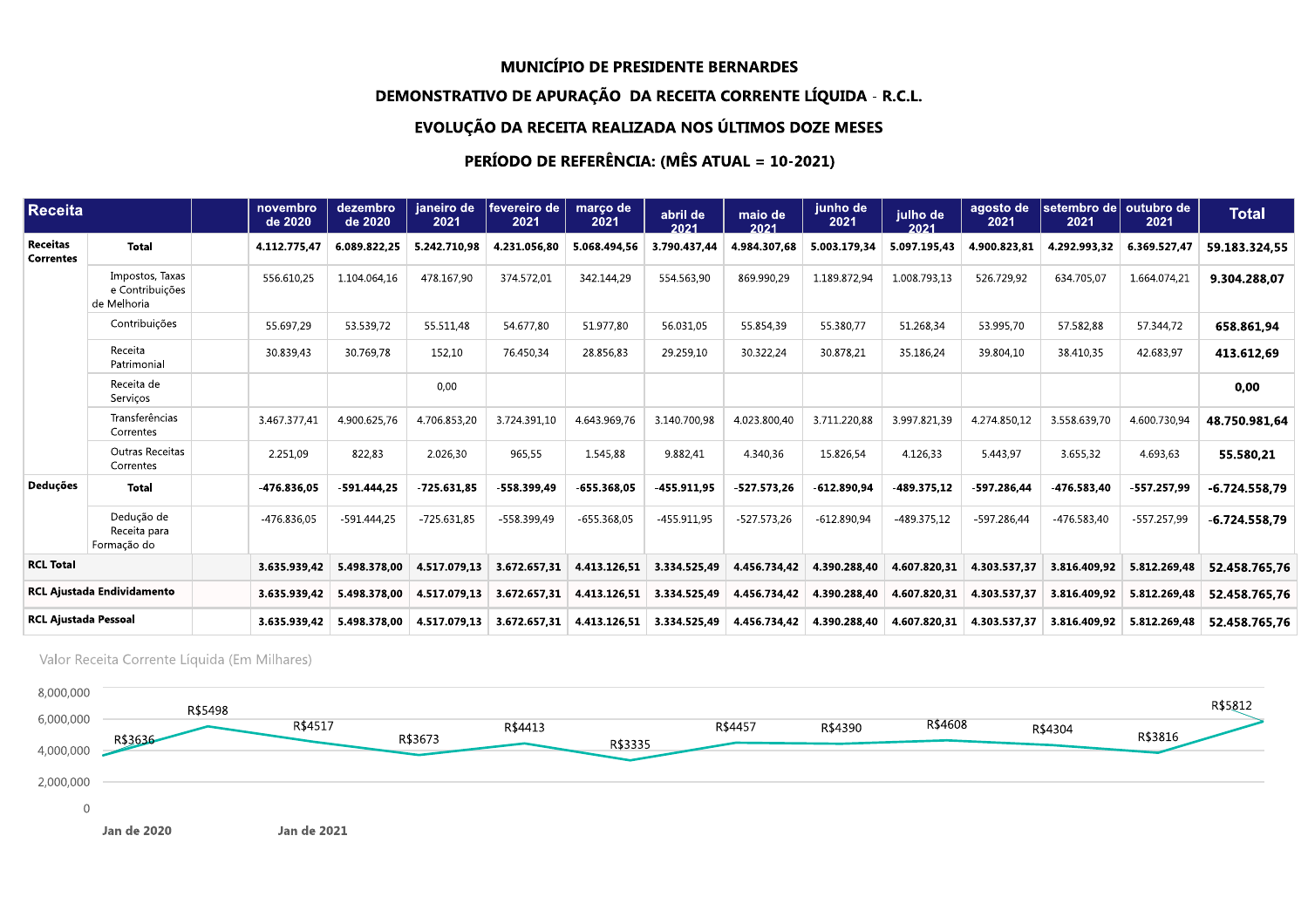#### **DEMONSTRATIVO DO RESULTADO PRIMÁRIO**

# LRF, art 53, inciso III Período de: outubro/2021

| <b>RECEITAS FISCAIS</b>            |                                  | <b>PREVISÃO</b><br><b>ANUAL INICIAL</b> | <b>PREVISÃO</b><br><b>ANUAL</b><br><b>ATUALIZADA</b> | <b>RECEITAS</b><br><b>REALIZADAS</b><br>ATÉ O<br><b>BIMESTRE</b> |
|------------------------------------|----------------------------------|-----------------------------------------|------------------------------------------------------|------------------------------------------------------------------|
| <b>Receitas Fiscais Correntes</b>  |                                  | 56.322.400,00                           | 56.322.400,00                                        | 48.788.800,10                                                    |
|                                    | Receita Tributária               | 6.091.800,00                            | 6.091.800,00                                         | 7.799.651,91                                                     |
|                                    | Receita de Contribuição          | 476.300.00                              | 476.300.00                                           | 549.624,93                                                       |
|                                    | <b>Receita Patrimonial</b>       | 28.600,00                               | 28.600,00                                            | 0.00                                                             |
|                                    | <b>Transferências Correntes</b>  | 49.620.100,00                           | 49.620.100,00                                        | 40.387.016,97                                                    |
|                                    | <b>Demais Receitas Correntes</b> | 105.600,00                              | 105.600,00                                           | 52.506,29                                                        |
| Receitas Fiscais de Capital        |                                  | 660.000.00                              | 660.000.00                                           | 316.022.42                                                       |
|                                    | <b>Receitas de Capital</b>       | 440.000,00                              | 440.000,00                                           | 316.022,42                                                       |
|                                    | Alienação de Ativos              | 220.000,00                              | 220.000,00                                           | 0,00                                                             |
| Deduções da Receita                |                                  | $-6.287.600.00$                         | $-6.287.600,00$                                      | $-5.816.355.24$                                                  |
|                                    | Deduções da Receita              | $-6.287.600,00$                         | $-6.287.600,00$                                      | $-5.816.355,24$                                                  |
| RECEITAS FISCAIS LÍQUIDAS          |                                  | 50.694.800,00                           | 50.694.800,00                                        | 43.288.467,28                                                    |
| <b>DESPESAS FISCAIS</b>            |                                  | <b>DOTAÇÃO</b><br><b>ANUAL INICIAL</b>  | <b>DOTAÇÃO</b><br><b>ANUAL</b><br><b>ATUALIZADA</b>  | <b>DESPESAS</b><br><b>LIQUIDADAS ATÉ</b><br><b>O BIMESTRE</b>    |
| <b>Despesas Fiscais Correntes</b>  |                                  | 47.029.742,00                           | 48.329.646,00                                        | 37.966.530,96                                                    |
|                                    | <b>Outras Despesas Correntes</b> | 18.812.896,00                           | 20.818.217,25                                        | 16.490.436,59                                                    |
|                                    | Pessoal e Encargos Sociais       | 28.216.846,00                           | 27.511.428,75                                        | 21.476.094,37                                                    |
| <b>Despesas Fiscais de Capital</b> |                                  | 2.505.763,00                            | 2.859.863,00                                         | 816.207,04                                                       |
|                                    | Investimentos                    | 2.505.763,00                            | 2.859.863,00                                         | 816.207.04                                                       |
| Reserva de Contingência            |                                  | 448.495.00                              | 28.495.00                                            | 0.00                                                             |
|                                    | Reserva de Contingência          | 448.495,00                              | 28.495,00                                            | 0,00                                                             |
| <b>DESPESAS FISCAIS LÍQUIDAS</b>   |                                  | 49.984.000.00                           | 51.218.004.00                                        | 38.782.738,00                                                    |
| <b>RESULTADO PRIMÁRIO</b>          |                                  | 710.800,00                              | $-523.204.00$                                        | 4.505.729.28                                                     |

Reginaldo Luiz Ernesto Cardilo **Flávio Gil Contador Prefeito** 

**Felipe Ferreira Martins Neto Controle Interno**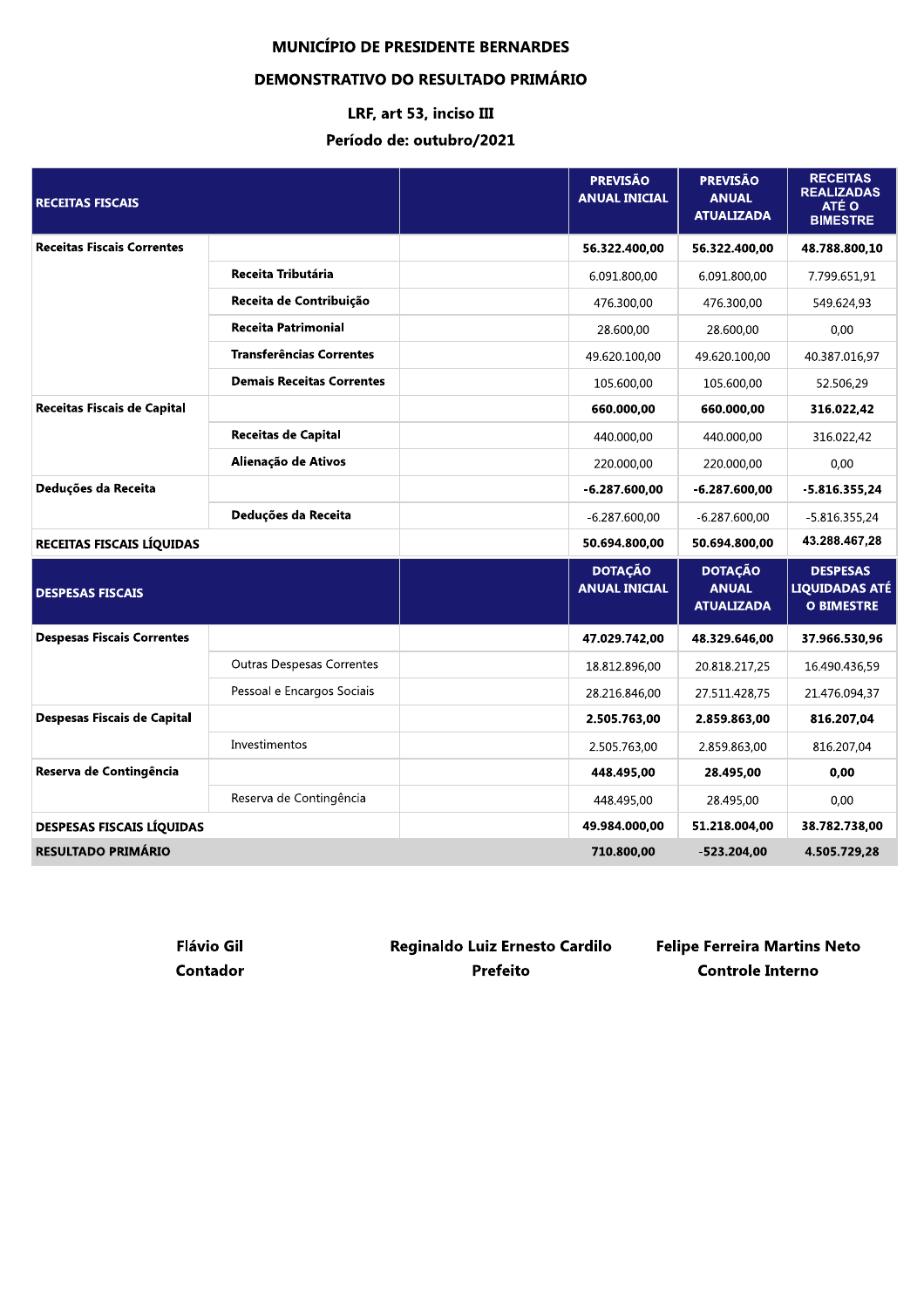# **MUNICÍPIO DE PRESIDENTE BERNARDES DEMONSTRATIVO DE RESTOS A PAGAR**

#### LRF, artigo 53, inciso V

## PERÍODO DE REFERÊNCIA: (MÊS ATUAL = 10)

|                                                                                   | Saldo de Exercícios   |                          |            |                    | Movimentação até o Bimestre |                    |                                  | Inscrição ao Final do |                                |                    | Saldo até o Bimestre |
|-----------------------------------------------------------------------------------|-----------------------|--------------------------|------------|--------------------|-----------------------------|--------------------|----------------------------------|-----------------------|--------------------------------|--------------------|----------------------|
| Orgão                                                                             | Aplicação Processados | <b>Anteriores</b><br>Não | Liquidação |                    | <b>Pagamentos</b>           |                    | <b>Cancelamentos</b>             | <b>Processados</b>    | <b>Exercício</b><br><b>Não</b> | <b>Processados</b> | <b>Não</b>           |
| <b>Fonte Recurso</b>                                                              |                       | <b>Processados</b>       |            | <b>Processados</b> | Não<br><b>Processados</b>   | <b>Processados</b> | <b>Não</b><br><b>Processados</b> |                       | <b>Procesados</b>              |                    | <b>Processados</b>   |
| 1-Prefeitura Municipal de<br><b>Presidente Bernardes</b>                          | 4.511.853,62          | 569.231,94               | 377.631,23 | 2.635.056,57       | 370.217,06                  | 972.062,80         | 0,00                             | 0,00                  | 0,00                           | 904.734,25         | 199.014,88           |
| <b>TESOURO</b>                                                                    | 3.357.400,03          | 191.754,38               | 97.538,81  | 2.101.502,05       | 90.124,64                   | 598.395,29         | 0,00                             | 0,00                  | 0,00                           | 657.502,69         | 101.629,74           |
| TRANSFERÊNCIAS E<br>CONVÊNIOS ESTADUAIS<br>- VINCULADOS                           | 767.406,72            | 371.325,56               | 278.522,42 | 344.489,99         | 278.522,42                  | 293.825,20         | 0,00                             | 0,00                  | 0,00                           | 129.091,53         | 92.803,14            |
| TRANSFERÊNCIAS E<br>CONVÊNIOS FEDERAIS -<br><b>VINCULADOS</b>                     | 387.046,87            | 6.152,00                 | 1.570,00   | 189.064,53         | 1.570,00                    | 79.842,31          | 0,00                             | 0,00                  | 0,00                           | 118.140,03         | 4.582,00             |
| <b>EMENDAS</b><br>PARLAMENTARES<br><b>INDIVIDUAIS</b>                             | 0,00                  | 0,00                     | 0,00       | 0,00               | 0,00                        | 0,00               | 0,00                             | 0,00                  | 0,00                           | 0,00               | 0,00                 |
| TESOURO - Exercícios<br>Anteriores                                                | 0,00                  | 0,00                     | 0,00       | 0,00               | 0,00                        | 0,00               | 0,00                             | 0,00                  | 0,00                           | 0,00               | 0,00                 |
| TRANSFERÊNCIAS E<br>CONVÊNIOS FEDERAIS -<br>VINCULADOS - Exercícios<br>Anteriores | 0,00                  | 0,00                     | 0,00       | 0,00               | 0,00                        | 0,00               | 0,00                             | 0,00                  | 0,00                           | 0,00               | 0,00                 |
| 2-Câmara Municipal de<br><b>Presidente Bernardes</b>                              | 0,00                  | 0,00                     | 0,00       | 0,00               | 0,00                        | 0,00               | 0,00                             | 0,00                  | 0,00                           | 0,00               | 0,00                 |
| <b>TESOURO</b>                                                                    | 0,00                  | 0,00                     | 0,00       | 0,00               | 0,00                        | 0,00               | 0,00                             | 0,00                  | 0,00                           | 0,00               | 0,00                 |
| <b>Total</b>                                                                      | 4.511.853,62          | 569.231,94               | 377.631,23 | 2.635.056,57       | 370.217,06                  | 972.062,80         | 0,00                             | 0,00                  | 0,00                           | 904.734,25         | 199.014,88           |

Reginaldo Luiz Ernesto Cardilo

**Felipe Ferreira Martins Neto**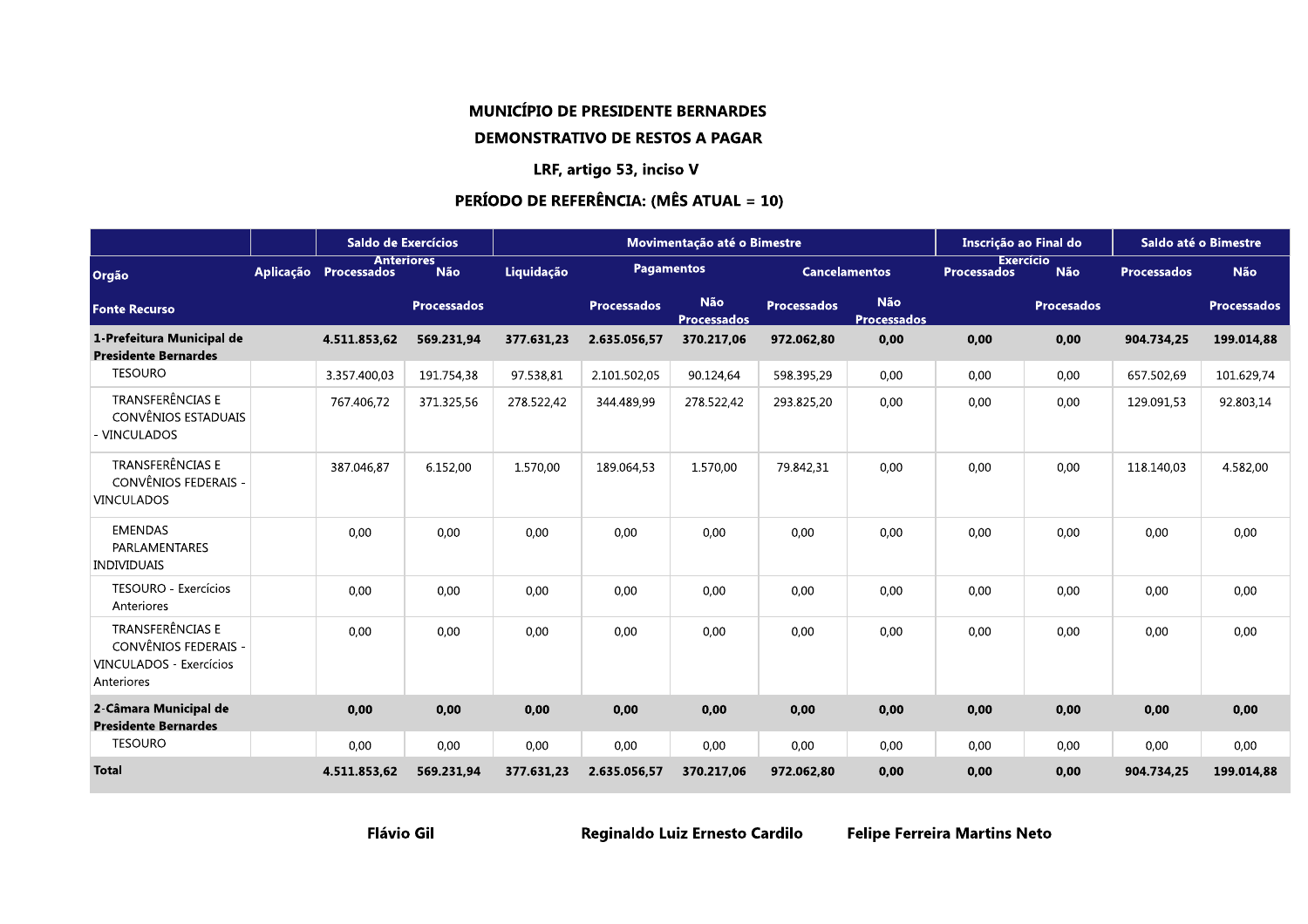#### RESUMO DA APLICAÇÃO EM EDUCAÇÃO - RECURSOS PRÓPRIOS

Artigo 211, § 2º da Constituição Federal

#### Período de: outubro/2021

| <b>Receita de Impostos</b> | PREVISÃO ATUALIZADA<br><b>PARA O</b><br><b>EXERCÍCIO</b> | <b>ARRECADAÇÃO ATÉ O</b><br><b>PERÍODO</b> |
|----------------------------|----------------------------------------------------------|--------------------------------------------|
| RECURSOS PRÓPRIOS          | 5.649.600.00                                             | 5.342.878,04                               |
| TRANSFERÊNCIAS ESTADUAIS   | 18.144.500,00                                            | 16.288.664,99                              |
| TRANSFERÊNCIAS FEDERAIS    | 14.415.500,00                                            | 12.145.505,28                              |
| <b>TOTAL DAS RECEITAS</b>  | 38.209.600.00                                            | 33.777.048.31                              |
| RETENÇÕES AO FUNDEB        | $-6.287.600.00$                                          | $-5.576.717.72$                            |
| RECEITAS LÍQUIDAS          | 31.922.000,00                                            | 28.200.330,59                              |

# APLICAÇÕES MÍNIMAS CONSTITUCIONAIS

9.552.400,00

8.444.262,08

| <b>DESPESAS TOTAIS</b>     | <b>Dotação</b><br><b>Atualizada</b><br>(para o<br><b>Evercício)</b> | $\frac{9}{6}$ | <b>Despesa</b><br><b>Empenhada</b><br>(até o Período) | %      | <b>Despesa</b><br>Liquidada<br>(até o Período) | %      | Despesa Paga<br>(até o Período) | %      |
|----------------------------|---------------------------------------------------------------------|---------------|-------------------------------------------------------|--------|------------------------------------------------|--------|---------------------------------|--------|
| <b>ENSINO INFANTIL</b>     | 2.182.900,00                                                        |               | 1.704.843,18                                          |        | 1.704.843,18                                   |        | 1.690.055.66                    |        |
| ENSINO FUNDAMENTAL         | 1.428.700.00                                                        |               | 1.185.201.23                                          |        | 1.162.159.21                                   |        | 1.095.339,82                    |        |
| <b>DEDUÇÕES DA RECEITA</b> | 6.287.600,00                                                        |               | 5.576.717.72                                          |        | 5.576.717.72                                   |        | 5.576.717.72                    |        |
| <b>Total</b>               | 9.899.200.00                                                        | 25,91%        | 8.466.762.13                                          | 25,07% | 8.443.720.11                                   | 25,00% | 8.362.113.20                    | 24,76% |

| <b>DEDUCOES DA DESPESA</b>                        |  |      |       |      |          |      |          |
|---------------------------------------------------|--|------|-------|------|----------|------|----------|
| FUNDEB RETIDO E NÃO APLICADO NO<br><b>RETORNO</b> |  | 0,00 |       | 0,00 |          | 0,00 |          |
| <b>Total</b>                                      |  | 0,00 | 0.00% | 0,00 | $0.00\%$ | 0,00 | $0.00\%$ |
|                                                   |  |      |       |      |          |      |          |

| <b>DESPESAS LÍQUIDAS</b> |  |              |        |              |        |              |        |
|--------------------------|--|--------------|--------|--------------|--------|--------------|--------|
| ENSINO INFANTIL          |  | 1.704.843,18 |        | 1.704.843,18 |        | 1.690.055,66 |        |
| ENSINO FUNDAMENTAL       |  | 1.185.201,23 |        | 1.162.159,21 |        | 1.095.339,82 |        |
| RETENÇÕES AO FUNDEB      |  | 5.576.717,72 |        | 5.576.717,72 |        | 5.576.717.72 |        |
| <b>Total</b>             |  | 8.466.762.13 | 25,07% | 8.443.720.11 | 25,00% | 8.362.113.20 | 24,76% |

| <b>Flávio Gil</b> | <b>Reginaldo Luiz Ernesto Cardilo</b> | Claudiné Oliva<br>Secretario Educação |  |
|-------------------|---------------------------------------|---------------------------------------|--|
| Contador          | Prefeito                              |                                       |  |